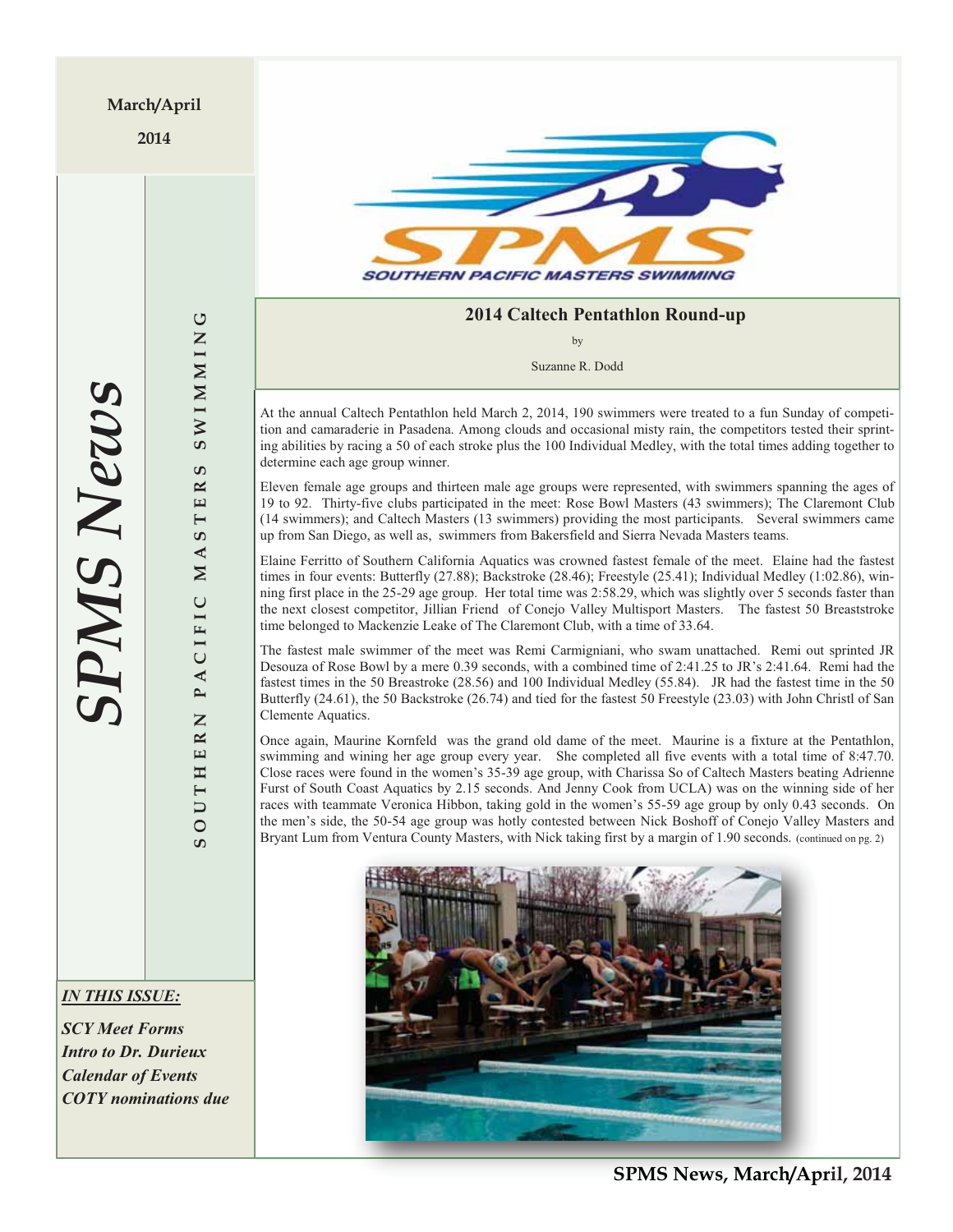## **Pentathlon Age Group Winners**

#### **Women** Men **Men**

| $18-24:$ | Mackenzie Leake (TCC)   | Re: |
|----------|-------------------------|-----|
| $25-29:$ | Elaine Ferritto (SCAQ)  | Jor |
| $30-34:$ | Jennifer Bronson (SCAQ) | Ch  |
| 35-39:   | Charissa So (CTM)       | Wε  |
| 40-44:   | Sian Romoli (CTM)       | IR  |
| 45-49:   | Becky Castano (CTM)     | Ni  |
| 50-54:   | Lisa Schoenneman (CVMM) | Joh |
| 55-59:   | Jenny Cook (UCLA)       | Ge  |
| $60-64:$ | Christie Ciraulo (UCLA) | Hv  |
| 65-69:   | Anita Cole (LBG)        | Sta |
| 70-74:   | Diana Todd (SNM)        | Mi  |
| 75-79:   |                         | Ev  |
| 80-84:   |                         | Bo  |
| 85-89:   |                         |     |
| 90-94:   | Maurine Kornfeld (MVN)  |     |
|          |                         |     |

Remi Carmigniani (UNAT) John Oliver (CTM) Chad Durieux (ROSE) Wayne Hwang (NOVA) JR Desouza (ROSE) Nick Boshoff (CVMM) John Christl (MSCA) Gerard Van Hoffmann (NOVA) Hubie Kerns (VCM) Stanley Smith (LBG) Mike Freshley (SDSM) Everett Smethurst (NOVA) Bob Best (SDSM)

### Fun Times at the Pentathlon



**SPMS News, March/April, 2014**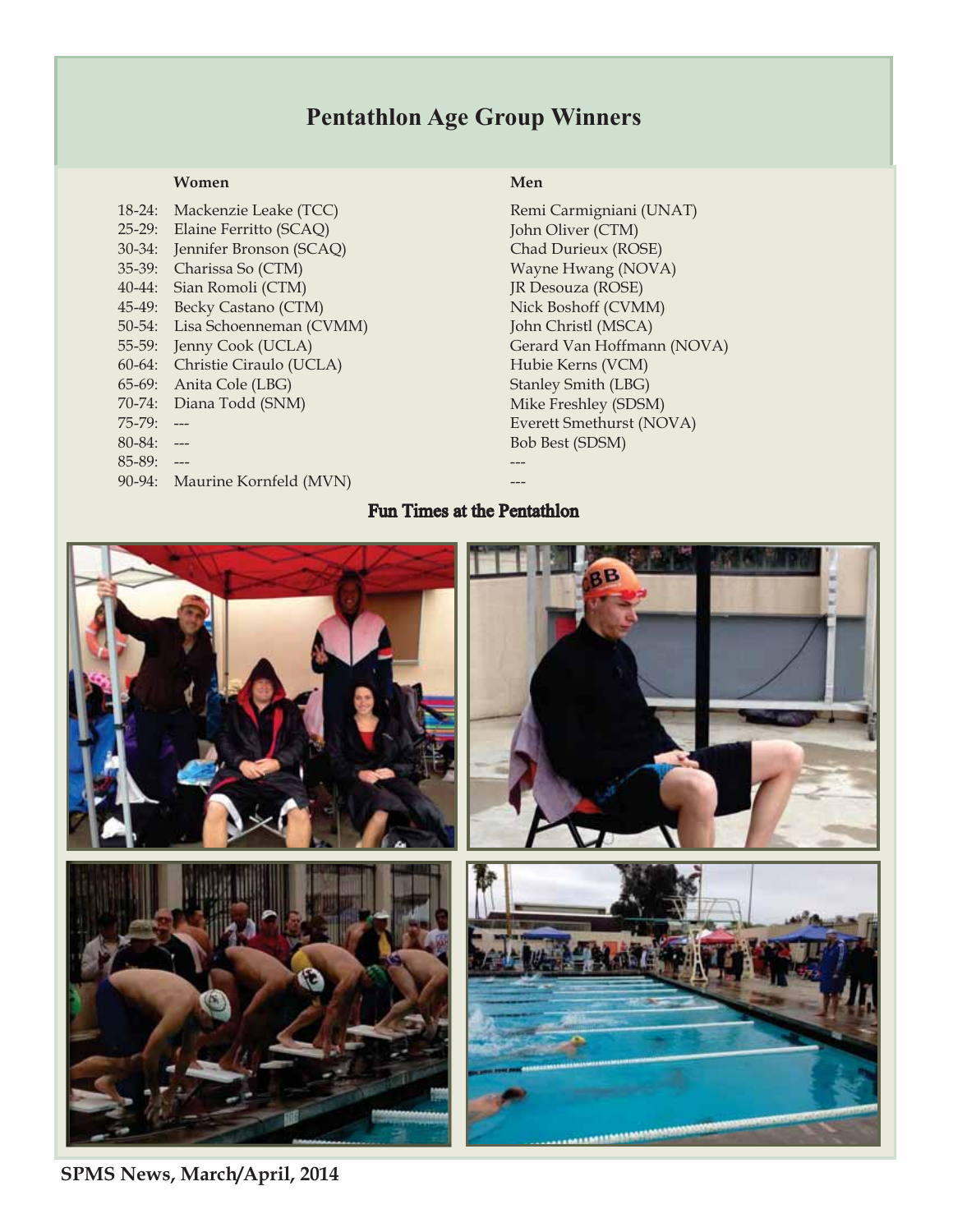### **Yucaipa Masters SCY Swim Meet Sunday, March 9, 2014**

#### **Sanction by Southern Pacific Masters Swimming for USMS, Inc Sanction # 334-S006**

**Facility:** You will be swimming in an Olympic size pool, the same pool used in Long Beach during the 2004 Olympic Trials. Crafton Hills Community College is nestled in the beautiful foothills of Yucaipa off I10 freeway. It's an outdoor 50 meter by 25 yard pool with 8 competition lanes and 9 warm up lanes. The length of the competition course without a bulkhead is in compliance and on file with USMS in accordance with articles 105.1.7 and 107.2.1.

**Directions:** 11711 Sand Canyon Road, Yucaipa, Ca. 92399. Exit Yucaipa Blvd off the 10 freeway, turn North (left) towards Yucaipa. Take Yucaipa Blvd to Sand Canyon Road, Turn left. College entrance is on the right hand side of the road. Enter the college and the aquatics center will be on your right side under the large solar panels. Overflow parking will be in lot "I"

**Rules:** United States Masters Swimming rules will gover n. Current SPMS meet procedures will be enforced and take precedence over any errors or omissions on this form. The meet referee will be in charge of the meet. Any questions regarding the conduct of the meet should be directed to that person. All events are timed final. Swimmers are limited to a total of 5 individual events, not including relays. Age on March 9, 2014 determines age group for the meet. You must be at least 18 to compete.

**Entries: On-line registration is preferred.** The pre-entry postmark deadline is Saturday, March 9, 2014. Deck registration is permitted. Deck entries will close at 8:00 a.m. for the 500 yd. Freestyle and 400 yd. Individual Medley, and at 10:30 a.m. for all other events. **Entry Fees:** \$25.00 per swimmer flat fee. Deck entries allowed for a total of \$35.00. **Seeding:** All events will be deck seeded slowest to fastest, by entered time. Check in is

not required in order to be deck seeded, except swimmers must check in to swim the 1000 yd. Freestyle, 1000 and the 400 yd. Individual Medley. **Relays:** All relays will be deck entered on SPMS relay forms available at the meet. Relay

fees are \$2.00 per relay due upon entry. For each relay swimmer who is not entered in individual events, a fee of \$10.00 and a signed liability release must be submitted with the relay entry.

**Awards:** Individual: SPMS ribbons for places 1 to 3. Relay: SPMS ribbons for first place.

**Checks payable to**: Yucaipa Aquatics and mail consolidated entry card, a copy of your 2014 USMS card, and check to: Jan Szuszkiewicz, 23283 Sonnet Dr., Moreno Valley CA. 92557

**Snack Bar**: Hot and cold drinks, snacks, and food will be available for purchase. Questions: Meet Director, Brian Boyd (951)782-1070; mailto:ystdirector@gmail.com **Snack Bar**: Hot and cold drinks, snacks, and food will be available for purchase.

#### **Sunday, March 9, 2014 Warm-up at 7:30 a.m. Meet starts at 8:30 a.m.** 1. 1000 yd. Freestyle check-in required) **Additional warm-up after 1000 Event #2 starts no earlier than 10:30 a.m.**

#### 2. 100 yd. Individual Medley

- 3. 50 yd. Backstroke
- 4. 200 yd. Butterfly
- 5. 200 yd. Freestyle Relay (Men, Women, Mixed)
- 6. 100 yd. Breaststroke
- 7. 50 Butterfly
- 8. 50 yd. Freestyle
- 9. 100 yd. Backstroke
- 
- 10. 200 yd. Medley Relay (Men, Women, Mixed)
- 11. 100 yd. Freestyle
- 12. 100 yd. Butterfly
- 13. 50 yd. Breaststroke
- 14. 200 yd. Freestyle
- 15. 400 yd. Individual Medley

### **Mission Viejo Nadadores SCY Swim Meet Sunday, March 16, 2014**

#### **Sanction by Southern Pacific Masters Swimming for USMS, Inc Sanction # 334-S003**

**Facility:** Mission Viejo Pool is an outdoor, 25-yd. by 50-m competition pool at the Marguerite Aquatic Center, 27474 Casa Del Sol, Mission Viejo. The length of the competition course without a bulkhead is in compliance and on file with USMS in accordance with articles 105.1.7 and 107.2.1.

Directions: From the north or south, take the I-5 Freeway to the Alicia Parkway exit in Mission Viejo. Go east (away from the ocean) to Trabuco Road. Turn right on Trabuco to Marguerite Parkway. Go left on Marguerite to Casa Del Sol, turn right onto Casa Del Sol, and turn into the driveway for pool parking.

**Rules:** United States Masters Swimming rules will gover n. Current SPMS meet procedures will be enforced and take precedence over any errors or omissions on this form. The meet referee will be in charge of the meet. Any questions regarding the conduct of the meet should be directed to that person. All events are timed final. Swimmers are limited to a total of 4 individual events, not including relays. Age on March 16, 2014 determines age group for the meet. You must be at least 18 to compete.

**Entries: On-line registration is preferred.** The pre-entry postmark deadline is Saturday, March 9, 2014. Deck registration is permitted. Deck entries will close at 8:00 a.m. for the 500 yd. Freestyle and 400 yd. Individual Medley, and at 10:30 a.m. for all other events. **Entry Fees:** \$25.00 per swimmer flat fee. Deck entries allowed for a total of \$35.00.

S**eeding:** All events will be deck seeded slowest to fastest, by entered time. Check in is not required in order to be deck seeded, except swimmers must check in to swim the 500 and 1000 yd. Freestyle and the 400 yd. Individual Medley.

**Relays:** All relays will be deck entered on SPMS relay forms available at the meet. Relay fees are \$2.00 per relay due upon entry. For each relay swimmer who is not entered in individual events, a fee of \$10.00 and a signed liability release must be submitted with the relay entry.

**Awards:** Individual: MVN ribbons for places 1 to 3. Relay: MVN ribbons for first place.

**Checks payable to**: Mission Viejo Nadadores (MVN). Mail consolidated entry car d, a copy of your 2014 USMS card, and check to: Mission Viejo Nadadores — Mark Moore, 33055 Dolphin Ct., San Juan Capistrano, CA 92675

Questions: Meet Director, Mark Moore, coachmark@mastersmynswim.org. (949) 489-1847

**Snack Bar**: Hot and cold drinks, snacks, and food will be available for purchase.

### **Sunday, March 16, 2014 Warm-up at 7:30 a.m. Meet starts at 8:30 a.m.**

1. 500 yd. Freestyle (check-in required)

2. 400 yd. Individual Medley (check-in required)

### **Additional warm-up after 400 IM**

#### **Event #3 will start no earlier than 11:00 a.m.**

- 3. 200 yd. Freestyle
- 4. 50 yd. Butterfly
- 5. 100 yd. Backstroke
- 6. **25 yd. Freestyle\***
- 7. 200 yd. Medley Relay (Men, Women, Mixed)
- 8. 200 yd. Individual Medley
- 9. 50 yd. Breaststroke
- 10. 100 yd. Freestyle
- 11**. 25 yd. Breaststroke\***
- 12. 100 yd. Butterfly
- 
- 13. 50 yd. Backstroke
- 14. 200 yd. Freestyle Relay (Men, Women, Mixed)
- 15**. 25 yd. Butterfly\***
- 16. 100 yd. Breaststroke
- 17. 50 yd. Freestyle
- 18. **25 yd. Backstroke\***
- 19. 100 yd. Individual Medley
- 20. 200 yd. Fun Fin Relay

21. 1000 yd. Freestyle (check-in required)

**\*25 yd. events are not recognized times by USMS**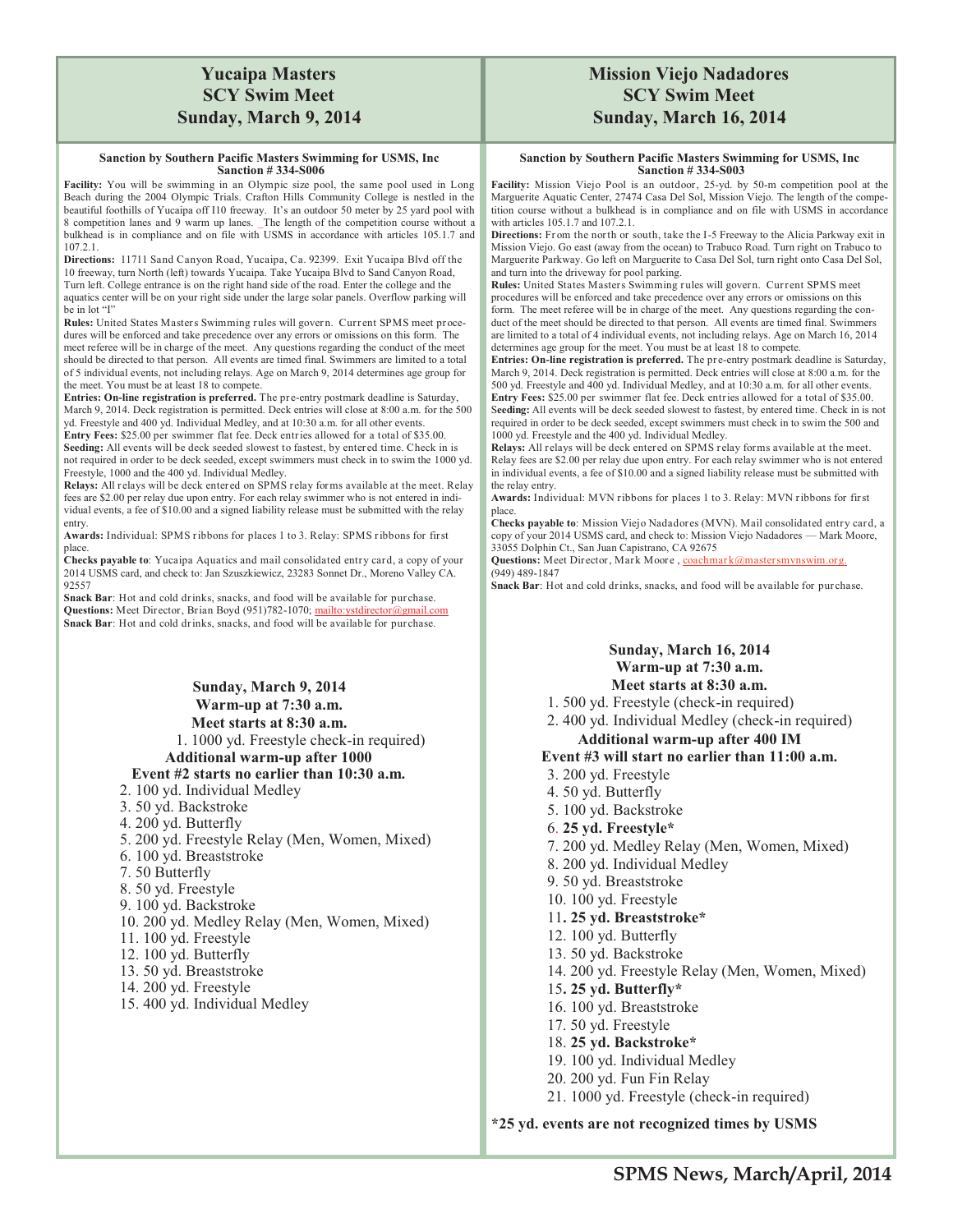### **CVMM Inaugural Matt Biondi Masters Classic SCY Swim Meet Sunday, March 23, 2014**

#### **Sanction by Southern Pacific Masters Swimming for USMS, Inc Sanction # 334-S007**

**Facility:** The beautiful Rancho Simi Community Park Pool is an outdoor, 25 yard by 50 meter competition pool situated at 1765 Royal Ave, Simi Valley, Ca 93065. The length of the competition course without a bulkhead is in compliance and on file with USMS in accordance with articles 105.1.7 and 107.2.1.

**Directions:** Take the 118 Ronald Reagan Freeway to the Erringer Rd. Exit. Take Erringer Rd. south 1.5 miles. Turn right on Royal Ave., pool entrance and parking is on the right.

**Rules:** United States Masters Swimming rules will govern. Current SPMS meet procedures will be enforced and take precedence over any errors or omissions on this form. The meet referee will be in charge of the meet. Any questions regarding the conduct of the meet should be directed to that person. All events are timed final. Swimmers are limited to a total of 5 individual events, not including relays. Age on March 23, 2014 determines age group for the meet. You must be at least 18 to compete.

**Entries:** The pre-entry postmark deadline is Saturday March 16, 2014. The online entry deadline is 6:00 p.m. on March 22, 2014. Deck registration is permitted. Deck entries will close at 8:00 a.m. for the 1,650 yd. Freestyle and at 10:15 a.m. for all other events.

**Entry Fees: \$30.00 per swimmer flat fee. Online Entries after March 16<sup>th</sup> are** \$35.00. Deck entries allowed for a total of \$40.00.

**Seeding:** All events will be deck seeded slowest to fastest, by entered time. Check in is required for all events to ensure the meet runs efficiently. Check-in is required for the 500 yd. Freestyle by start of event 14 is required.

**Relays:** All relays will be deck entered on SPMS relay forms available at the meet. Relay fees are \$5.00 per relay due upon entry. For each relay swimmer who is not entered in individual events, a fee of \$10.00 and a signed liability release must be submitted with the relay entry.

**Awards:** Individual: Ribbons for places 1 to 3. Relay: Ribbons for first place. Special Award for fastest Male and Female in the 50 yd. Freestyle will be awarded, the Matt Biondi Perpetual Award.

**Checks payable to**: CVMM, Conejo Valley Multisport Masters. Mail consolidated entry card, a copy of your 2014 USMS card, and check to: Alina de Armas, P.O. Box 63, Simi Valley, CA 93062. Alina@dearmas.co

**Questions:** Meet Director, Nancy Kirkpatrick Reno (818) 469-9972 **Snack Bar**: Hot and cold drinks, snacks, and food will be available for purchase.

#### **Sunday, March 23, 2014 Warm-up at 7:30 a.m. Meet starts at 8:30 a.m.**

- 1. 1,650 yd. Freestyle (check-in required)\*  **Event #2 will start no earlier than 11:00 a.m.** 2. 200 yd. Freestyle 3. 50 yd. Butterfly 4. 100 yd. Backstroke
- 5. 200 yd. Individual Medley
- 6. 50 yd. Breaststroke
- 7. 100 yd. Freestyle
- 8. 100 yd. Butterfly
- 9. 50 yd. Backstroke
- 10. 400 yd. Individual Medley
- 11. 200 yd. Freestyle Relay (Men, Women, or Mixed)
- 12. 100 yd. Breaststroke
- 13. 50 yd. Freestyle
- 14. 100 yd. Individual Medley
- 
- 15. 200 yd. Fun Freestyle Kick Board Relay \*\*
- 16. 500 yd. Freestyle

**\*1,650 will be limited to the first 32 entries.** 

**\*\* Kickboard relay swimmers start in the water. Flutter kick without fins the entire length of the course is required. Swimmers must touch the wall with hand at each end of each length pool.** 

### **UCLA Bruin Masters SCY Swim Meet Sunday, March 30, 2014**

#### **Sanction by Southern Pacific Masters Swimming for USMS, Inc Sanction # 334-S030**

Facility: UCLA's Spieker Aquatics Center – outdoor 52m x 8 lane, all deep water competition pool. 114 Easton Drive, Los Angeles, CA 90095. The length of the competition course is in compliance and on file with USMS in accord-

ance with articles 105.1.7 and 107.2.1, but as a bulkhead course, is subject to length confirmation. Eligibility of times for USMS Top 10 and Records will be contingent on verification of bulkhead placement.

**Directions & Parking**: Take the 405 to Sunset Blvd – East. Take Sunset Blvd approximately  $\frac{3}{4}$  mile to the intersection of Bellagio Drive (just after the intersection of Veteran Blvd, across from the Bel-Air Gate). Turn right onto UCLA campus. Go to the second stop sign and turn right – toward parking Lot 11. Use the pay station to purchase a daily pass at \$11.00. No parking allowed beside the pool – it is for UCLA permits only. NOTE: Parking enforcement does ticket on weekends.

**Rules:** United States Masters Swimming rules will govern. Current SPMS meet procedures will be enforced and take precedence over any errors or omissions on this form. The meet referee will be in charge of the meet. Any questions regarding the conduct of the meet should be directed to that person. All events are timed final. Age on March 30th determines age group for the meet. You must be at least 18 to compete.

**Entries:** Online entries are preferred. Online entry deadline is midnight Pacific Standard Time Saturday, March 29th. The paper pre-entry postmark deadline is March 22nd. On deck registration is permitted. Deck entries for the 1650 yd. Freestyle will close at  $8:30$  a.m. All others event entries will close at 10:00 a.m. Swimmers are limited to four individual events plus relays. There will be a limit of 32 swimmers for the 1650 yd. Freestyle.

**Entry Fees:** \$25.00 per swimmer flat fee. Deck entries and online entries after March 22nd are allowed for \$35.00 flat fee. For swimmers in relays only, the fee is \$5.00.

**Seeding:** All events will be deck seeded slowest to fastest by entered time, ages and sexes combined. Swimmers in the 1650 yd. Freestyle *must* check in to be seeded.

**Relays:** For each relay swimmer who is not entered in individual events, a fee of \$5.00 and a signed liability release must be submitted with the relay entry. No Charge for the 4 x 50 "T-shirt" relay.

**Awards:** Individual: SPMS ribbons for places 1 to 3. Relay: SPMS ribbons for first place.

**Snack Bar:** Food and swimming equipment vendors will be available for purchase adjacent to the pool.

**Checks payable to**: **UC Regents**, mail consolidated entry card, copy of your 2014 USMS card and check to: Bruin Masters Meet, PO Box 204, Lake Forest, CA 92609.

Questions: Meet Director: Robert Mitchell, mitchellrobert@cox.net, (949) 689-7946.

**Snack Bar:** Food and swimming equipment vendors will be available for purchase adjacent to the pool.

#### **Sunday, March 30, 2014 1650 warm-up at 8:00 a.m. 1650 starts at 9:00 a.m**. **Event #2 will not begin before 10:30 a.m.**

1. 1650 yd. Freestyle (32 max entries) 2. 200 yd. Butterfly 3. 200 yd. Individual Medley 4. 50 yd. Backstroke 5. 200 yd. Freestyle Relay (Men, Women, Mixed) 6. 100 yd. Breaststroke 7. 200 yd. Freestyle 8. 50 yd. Butterfly 9. 100 yd. Individual Medley 10. 200 yd. Backstroke 11. 50 yd. Breaststroke 12. 50 yd. Freestyle 13. 100 yd. Butterfly 14. 200 yd. Medley Relay (Men, Women, Mixed) 15. 400 yd. Individual Medley 16. 100 yd. Backstroke 17. 200 yd. Breaststroke 18. 100 yd. Freestyle 19. 4 x 50 yd. T-shirt Relay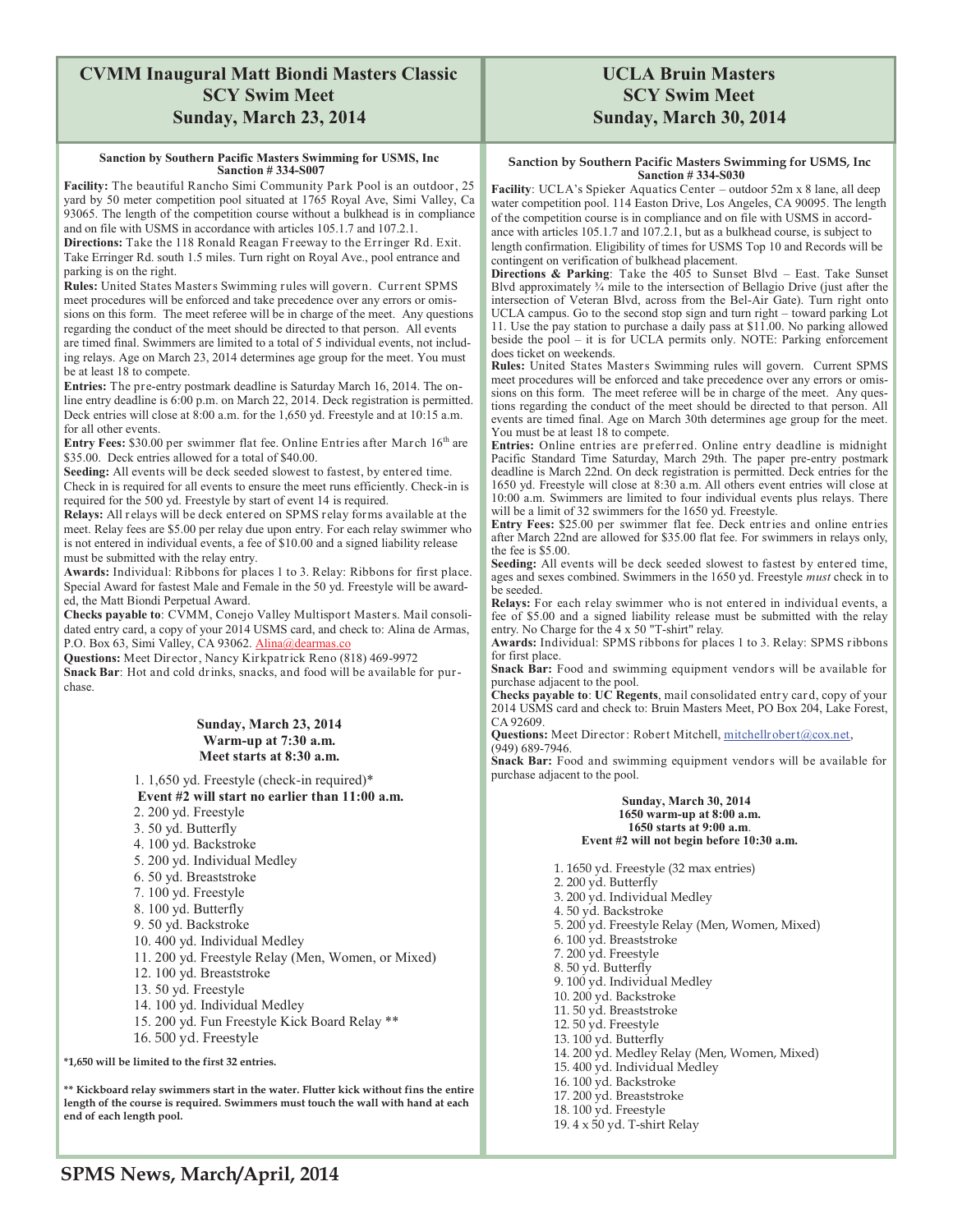

### **Sanctioned by Southern Pacific Masters Swimming for USMS, Inc. Sanction #: 334-S031**

**Location:** San Luis Obispo Swim Center (Sinsheimer Pool), 900 Southwood Drive, San Luis Obispo, CA 93401. Outdoor 50 meter x 25 yard, Six or seven lanes (depending on entries) will be used for the competition and at least one lane will be used for warm-up/warm down. Ample deck space is available for structures and seating. If you use a canopy/tent please bring tie-downs and weights to secure your structures.

**Directions:** From North or South US 101, take Marsh St. off ramp. Turn right on Broad St. (3rd stoplight), turn left on Orcutt Rd.(4th stoplight). Cross railroad tracks, then take 1st left onto Laurel Lane and left onto Southwood Dr (1st stop sign). Swim Center is one block at end of road.

**Entries:** Fill out a SPMA Consolidated entry card (can be found on page 4 of this meet sheet). The pre-entry postmark deadline is Wednesday, March 12<sup>th</sup>. Deck entries for Saturday's events will close at 11:15 a.m. on Saturday, March 22<sup>nd</sup>. Deck entries for Sunday's events will close at 8:45 a.m. on Sunday, March 23<sup>rd</sup>. Age on December 31, 2014 determines age group for the meet, you must be at least 18 years old to compete. You must be registered with USMS to compete.

### **\*\*DECK ENTRIES WILL ONLY BE ALLOWED IF SPACE IS AVAILABLE BASED ON ENTRIES AND TIMELINE.**

**Seeding:** All events will be deck seeded **FASTEST to SLOWEST** by entered time, all ages combined. Women's and men's events will be combined when entries allow. Check-in will be required for all events.

**Awards:** Ribbons for place  $1<sup>st</sup>$  thru  $6<sup>th</sup>$ , all age groups.

**Entry Fees:** \$25.00 per swimmer flat fee if you enter by the postmark deadline of **March 12<sup>th</sup>.** Deck entries allowed for a total of \$35.00. Late entries and entries received without payment will be treated as deck entries and charged the deck entry fee.

#### **Checks payable to: SLOSC**

Mail consolidated entry card, a copy of your 2012 USMS card, and check to: San Luis Obispo Masters Spring Splash, P. O. Box 142, San Luis Obispo, CA 93406.

**Questions:** Meet Director, Philip Yoshida, (805) 543-9515 or office@sloswimclub.org.

**PLEASE NOTE:** This is a combined USA Masters and USA Swimming Competition. Deck Entries will be limited to adhere to USA Swimming's 4-Hour Rule.

#### **A complete meet event list is available above. Masters only events are listed below.**

**Saturday, March 22, 2014: 11:00 am Warm-up 12:00 pm Start** 

| Women | <b>AGE</b>     | <b>EVENT</b>      | Men |
|-------|----------------|-------------------|-----|
| 1     | <b>Masters</b> | <b>400 FREE</b>   | 2   |
| 11    | <b>Masters</b> | 50 BACK           | 12  |
| 15    | <b>Masters</b> | <b>100 FREE</b>   | 16  |
| 19    | <b>Masters</b> | <b>100 BREAST</b> | 20  |
| 25    | <b>Masters</b> | <b>50 FLY</b>     | 26  |
| 31    | <b>Masters</b> | 400 IM            | 32  |

**Sunday, March 23, 2014: 8:30 am Warm-up 9:30 amStart** 

| Women | <b>AGE</b>     | <b>EVENT</b>     | <b>Men</b> |
|-------|----------------|------------------|------------|
| 33    | <b>Masters</b> | <b>200 FREE</b>  | 34         |
| 37    | <b>Masters</b> | <b>100 FLY</b>   | 38         |
| 41    | <b>Masters</b> | <b>200 IM</b>    | 42         |
| 45    | <b>Masters</b> | <b>100 BACK</b>  | 46         |
| 53    | <b>Masters</b> | <b>50 BREAST</b> | 54         |
| 57    | <b>Masters</b> | <b>50 FREE</b>   | 58         |
| 61    | <b>Masters</b> | <b>1500 FREE</b> | 62         |



**Swimmers in the 400 IM & 1500 Free are responsible for providing their own timers and lap counters.** 

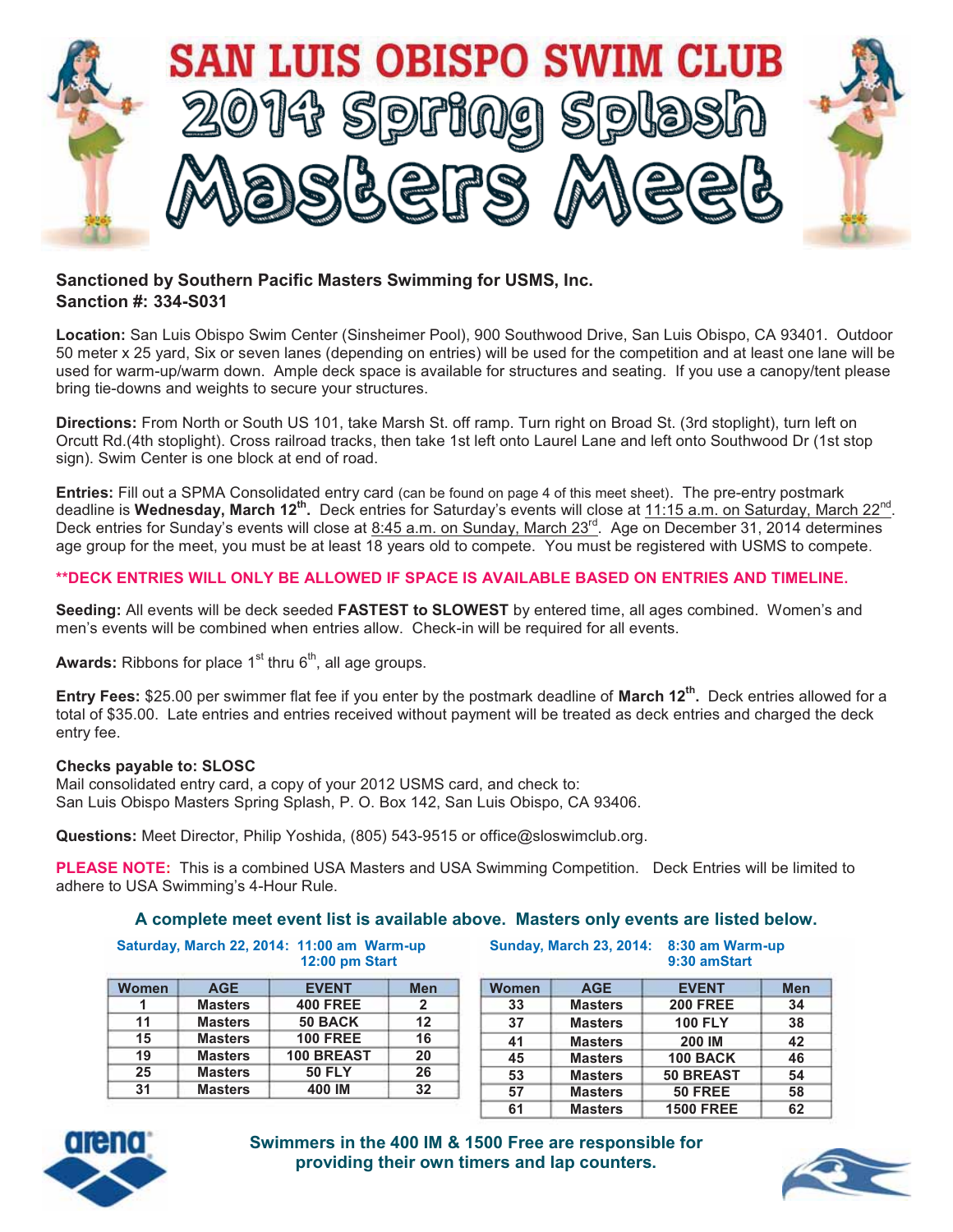



## **Santa Barbara Masters 2014 SPMS SCY Regional Championship Meet Saturday, April 12 - Sunday, April 13, 2014**

**Sanction by Southern Pacific Masters Swimming for USMS, Inc. Sanction Number: 334-S028**

Facility: Elings Aquatic Center, Dos Pueblos High School, 7266 Alameda Ave, Goleta, CA 93117. The length of the competition course without a bulkhead is in compliance and on file with USMS in accordance with articles 105.1.7 and 107.2.1.

**Directions**: Take the 101 Freeway to the Glen Annie/ Storke Rd exit. Turn toward the mountains. Turn left on Cathedral Oaks Rd. The school is on the corner of Cathedral Oaks Rd and Alameda Ave. Parking is available in the corner lot above the gym. The pool is behind the gym.

**Rules:** USMS rules will govern. Current SPMS meet procedures will be enforced and take precedence over any errors or omissions on this entry form. Age on April 12th determines age group for the meet. You must be at least 18 to compete.

**Entries:** All entries must be received by 6:00 p.m. on Monday, April 7, 2014. Entries received after April 3, 2014 may not appear in the meet program. No individual deck entries will be allowed. Swimmers are limited to entering a total of 7 individual events for the entire meet and no more than 5 individual events per day. There will be no refund of entry fees after April 7, 2014.

**Entry Fees**: **On-line registration is preferred.** Flat fee of \$45.00 if postmarked on or before Monday, March 31, 2014 Add a \$10.00 late fee for all entries postmarked (or entered on-line) after Monday, March 31, 2014.

**Warm-up:** USMS warm-up policies will be enforced by USA Swimming Officials. There will be **NO DIVING** into the pools during the times except into the

designated sprint lane(s). Warm-up in the competition pool will be available for one hour prior to the start of each session.

**Relays**: All relays will be deck entered. Relay only swimmers may enter for a \$10.00 fee and must sign a consolidated entry card. Relay entries are \$12.00 per relay, and there is no limit on the number of relays a swimmer may swim, but swimmers may swim only one relay (men, women, or mixed) per event.

**Seeding:** All events will be seeded and swum slowest to fastest, except the 1000, and 1650 yd. Freestyle which will be swum fastest to slowest. Men and women will be seeded together for the 500, 1000, and 1650 yd. Freestyle and also the 400 yd. Individual Medley, based on entry time. Men and women will swim separately for all other individual events with men swimming first. Scoring will be by gender and age group. The 1650 yd. Freestyle may be limited to the first 60 entries at the discretion of the meet director. Swimmers may enter both the 1000 and 1650 yd. Freestyle.

**Check-in:** Positive check-in is required for all events. Check-in closes at 8:00 a.m. on Saturday for the 500 yd. Freestyle, 8:00 a.m. on Sunday for the 400 yd. IM. Check-in for all other events will close one hour prior to the anticipated start of the event.

**Awards:** Individual: SPMS Medals for places 1 to 3, and SPMS Ribbons for places 4 to 6 for each age group and gender. Relays: SPMS medals for 1st place, SPMS Ribbons for 2nd and 3rd places. There will be special awards for high point male and female swimmer in each age group, based on points from individual events. Award certificates to the top eight teams, based on combined scoring for men and women, individual events plus relays.

C**hecks payable to: Santa Barbara Swim Club**, Mail consolidated entry card, a copy of your 2014 USMS card, and check to: Bev Pierson, 935 Calle Collado, Thousand Oaks, CA 91360.

Questions Meet Director, John Abrami, 805-966-9757, coachab@sbswim.net. **Snack Bar:** A complete hot and cold snack bar will be available.

> **Saturday, April 12, 2014 Warm-up at 7:15 a.m. Meet starts at 8:30 a.m.**

#### **Check-in for the 500 yd. Freestyle closes at 8:00 a.m.**

- 1 500 yd. Freestyle
- $2/3$  200 yd. Freestyle<br>4/5 50 yd. Backstrol
	- 50 yd. Backstroke
- 6 200 yd. Medley Relay (Women, Men, Mixed)<br>7/8 200 yd. Breaststroke
- 200 yd. Breaststroke
- 9/10 100 yd. Butterfly
- 11/12 100 yd. Individual Medley
- 13 400 yd. Freestyle Relay (Women, Men, Mixed)
- 14/15 200 yd. Backstroke
- 16/17 50 yd. Butterfly
- 18 1650 yd. Freestyle

**Sunday, April 15, 2012 Warm-up at 7:15 a.m. Meet starts at 8:30 a.m.**

# **Check-in for the 400 yd. Individual Medley closes at 8:00 a.m.**

- 19 400 yd. Individual Medley
- 20 400 yd. Medley Relay (Women, Men, Mixed)
- 21/22 100 yd. Freestyle<br>23/24 50 yd. Breaststro
- 23/24 50 yd. Breaststroke<br>25 800 yd. Freestyle Rel
- 25 800 yd. Freestyle Relay (Women, Men, Mixed)<br>26/27 200 yd. Butterfly
- 200 yd. Butterfly
- 28/29 100 yd. Backstroke<br>30 200 yd. Freestyle Ro
- 30 200 yd. Freestyle Relay (Women, Men, Mixed)<br>31/32 200 yd. Individual Medley
- 31/32 200 yd. Individual Medley
- 50 yd. Freestyle
- 35/36 100 yd. Breaststroke<br>37 1000 yd. Freestyle
	- 1000 yd. Freestyle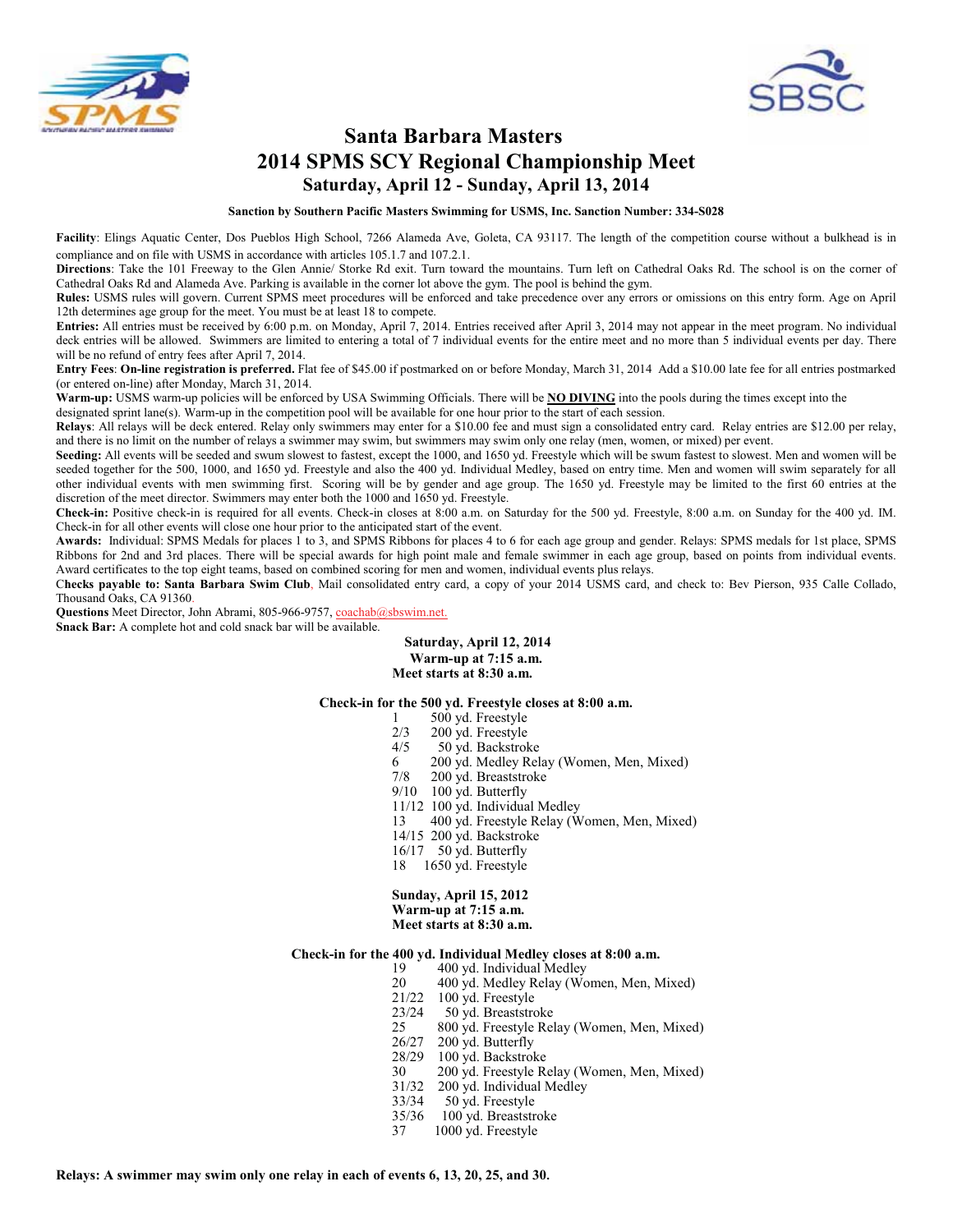Hello Masters swimming world. My name is Dr. Kyle Durieux, and I am super excited to address you with issues related to health and swimming as the new Sports Medicine Chair. In this first issue with you I wanted to tell you a little about myself. I swim! My whole family did. My younger brother, Chad, and I started it all off when we were just 8 and 9 years old respectively. At first it was just summer leagues but as I got older and was more interested in higher level of swimming I decided to move to year round swimming circuits. I swam for a team in Canada called the Catalina in Red Deer, Alberta. It was awesome, grueling and awesome. After graduating high school I attended college and swam for the Lethbridge, Alberta College team for one year.



After a brief two year hiatus from swimming I decided to get back and give back to my sport. That is when I decided to start coaching. Over the years I gained some very valuable experiences coaching. I head coached four smaller teams and have since assistant coached many other teams in the years that I lived in Canada and the United States. My most favorite coaching positions were ALL OF THEM! I just love see the improvements in the swimmers I coach/ teach. I especially had the good fortune to coach beside two Canadian Olympic medaling Athletes with the Nose Creek Swim Association, one very closely. It was a great experience and very endearing when at the end of my employ with them that the former Olympian told me that, if he was still swimming, he would have loved to have me for his coach.

At that time in my life I decided to attend Palmer College of Chiropractic. It was an awesome, grueling and awesome four years. I graduated Palmer College with a degree in Chiropractic with a specialty in Blair Specific Upper Cervical (neck) and a research honors in February 2011. As I was the Clinical Teaching Assistant for my clinic professor I was able to receive much advice on what to do after school. Almost all thought that I was ready enough to start an office right off; I was even awarded the Beatrice Blair Scholarship and noted as one of the most advanced technicians of the Blair Technique to walk out of a chiropractic school in the previous decade. These and other actions in my life at the time told me that starting my own was what needed to be done.

Out of college, my wife and I, set up a little office in St. George, Utah and we have been here ever since. I recently coached for the Dixie and Snow Canyon High Schools for the past two years and competed casually. My best stroke is the breaststroke, but I like the IM and some middle freestyles. My actual best accomplishment was that I learned to do the butterfly correctly when I was 21… so now I love to teach it to others so that it does not have to be such a chore. I am super excited to really get my head back in the game as the Sports Med chair of SPMS and I hope to see many of you on deck; here are some topics I will cover in future episodes…: Shoulders, Core, Stabilizing muscles, How it works in the body, Pain or Gain, and other healthy highlights.

That is it for me… so, until next time, JUST KEEP SWIMMING!

DR. KYLE DURIEUX, B.SC., D.C. "EXPECT MIRACLES" Cell: (435) 574-9993 Office: (435) 688-0444 Email: doctor@simplyhealthchiropractic.com Web: simplyhealthchiropractic.com